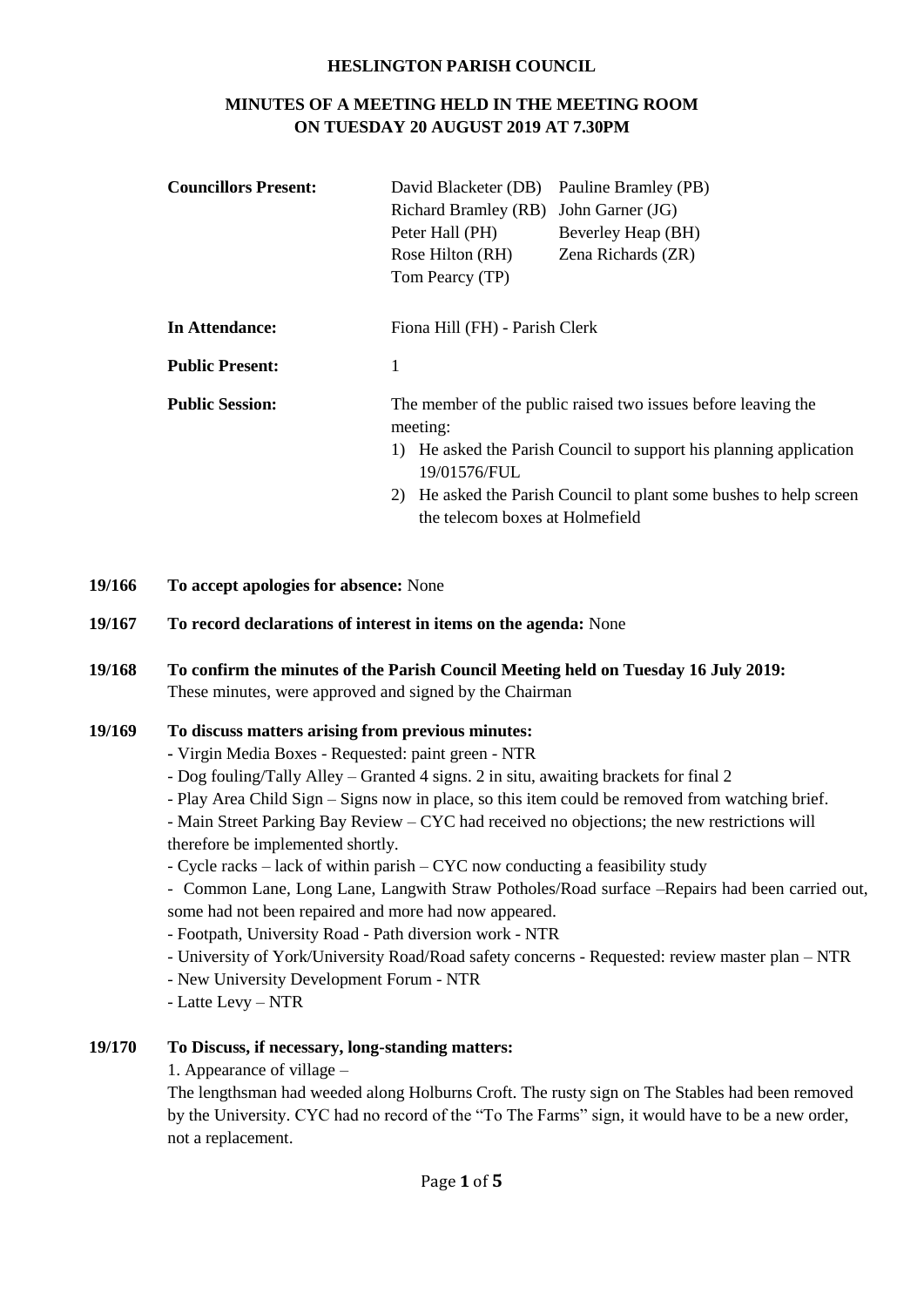1.1 Street Furniture

The first draft policy/rules for memorial benches/plaques had been circulated, which was discussed at length. **Action FH** would circulate an updated draft

**Action DB/TP** would obtain a quote for three bases – two for memorial benches and one for the relocated bench to the sportsfield.

Graffiti – Heslington Hall Bus Stop. The Parish Council believed this had been removed.

1.2 Broken fence – The Outgang

TP reported that this had been repaired, presumably by Halifax Estates.

1.3 Holmefield Lane Telecom Boxes

**Action BH** would speak to the Holmefield Directors and their gardener and report back to the next meeting.

2. Highway Matters –

The trees along the hedgeway – Long Lane/Common Lane/Langwith Stray – branches keep falling off **Action FH** would contact Halifax Estates asking them to check their entire tree along this route.

3. City of York Council

3.1 Article 4 (2) Direction – **Action FH** would ask Nick Allen for an update

3.2 Local Plan – The Parish Council thanked RH for submitting the response and DB/TP and resident Niall McTurk for printing and help in producing and delivering the resident leaflet.

- 4. University of York
- Latte Levy NTR

4.1 Antisocial Behaviour – No incidents were reported. Contact information in newsletter. Term starts end Sep19

5. Neighbourhood Planning – DB reported the working group were awaiting CYC to finish mapping

6. Communication: Website up to date with information provided.

Newsletter – PH was drafting the latest edition for approval.

**Action FH** to forward to printers once final draft confirmed.

# **19/171 To receive any matters raised by members of public:** None

### **19/172 To report and make relevant recommendations on new planning applications:**

*Letter A: We support the application*

*Letter B: We have no objections*

*Letter C: We do not object but wish to make comments or seek safeguards as set out overleaf Letter D: We object on the planning grounds set out overleaf*

- 1 19/01445/FUL Spring Barn, Main Street CYC had emailed today to advise they had refused this application and placed a Tree Preservation Order (TPO) on the tree.
- 2 19/01264/TCA Rowan House School Lane This application was listed in error, as it had been on the agenda of the previous meeting
- 3 19/01278/TCA University of York, Heslington Hall
- This application was listed in error, as it had been on the agenda of the previous meeting 4 19/01576/TCA Cherry Tree Cottages, Main Street
	- The Parish Council Objects to an additional driveway on Main Street West, as it is contrary to the draft Neighbourhood Plan policy consultation, but would accept the new driveway, if the current driveway is returned to raised kerb and grass. The application is in the Conservation Area. Proposed: PB, Seconded: RH, Six votes in favour, 0 votes against, 3 abstentions **Action FH** would submit the responses via the CYC Planning portal.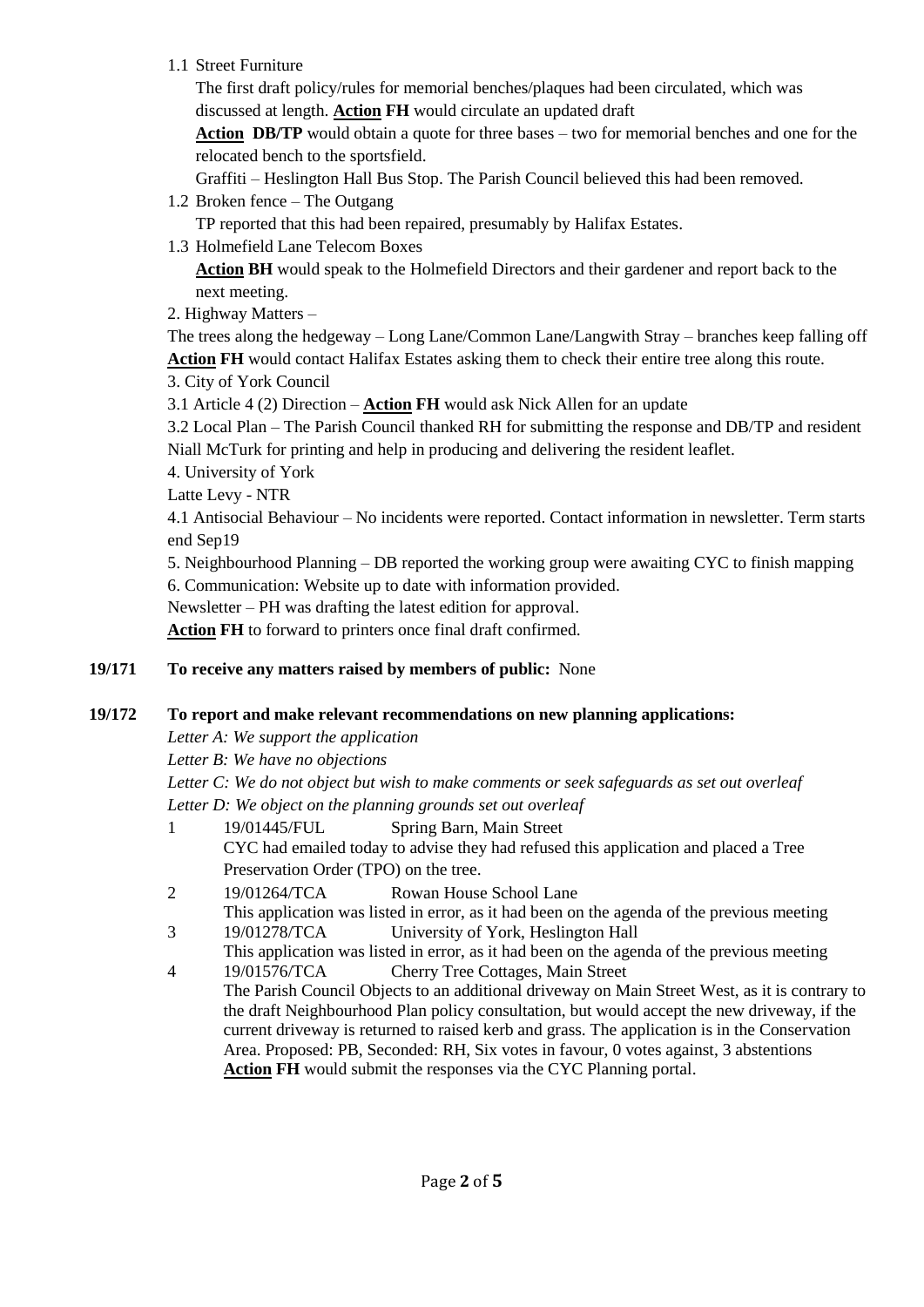### **19/173 To report planning decisions by City of York Council:**

8.1 18/02239/FUL Lord Deramores Primary School Approved 8.2 18/02242/LBC Lord Deramores Primary School Approved 8.3 19/01276/TCA Norwegian Study Centre Main Street Consented 8.4 19/01277/TCA Courtyard Area, Edens Court Consented 8.5 19/01302/TCA Lord Deramores Primary School Consented

#### **19/174 To receive reports from representatives of following outside bodies:**

1. Ward Councillors – NTR

2. North Yorkshire Police – Report shown at the end of these minutes

- 3. Heslington East Community Forums NTR
- 4. Good Neighbours Forum The next meeting will be on 19Sep19
- 5. Ouse and Derwent Drainage Board NTR
- 6. Sports Field There is a meeting next week.

7. York Environment Forum – RH reported that she had attended an informal meeting, last week. at St Nicholas Field. The next meeting would be at West Offices on 10Sep19. The Parish Council authorised a reciprocal link of websites.

**Action RH t**o let YEF know and acquire their email address for the website.

**Action PB** to add YEF email address to PC website

8. Alms Houses – The next meeting is on 19Oct19

9. The Meeting Room – The ward grant had been approved. JG reported the toilet refurbishments were ongoing.

10. Fulford & Heslington Ward – The Parish Council and other village organisations were urged to submit grant applications, as there were monies available.

### **19/175 To receive any new correspondence received by the council:**

1. Letter from resident regarding TalkTalk

The Parish Council is not aware of anyone else receiving similar letters and do not have the legal expertise to advise on the wayleave. FH would seek permission to forward the letter to KA to try and find out more information. **Action FH** would respond to the resident.

2. CYC – Public Footpath York 392 & Public Footpath Heslington 16 Modification Order 2019 The Parish Council noted the content of the letter dated 02Aug19

3. Heslington Church – Grant request

The Parish Council agreed to give a grant of £300.00 toward churchyard maintenance Proposed: PB, Seconded: RB, 8 Votes in favour, 1 Vote against

### **19/176 To receive matters raised by members:**

**Action PB** would report flytipping in the ditch along Langwith Stray **Action PB** would report a trip point on the footpath at Hall Park entrance for urgent repair. The Parish Council would circulate literature to increase awareness about York Wheels

#### **19/177 To discuss matters raised by Parish Clerk/Responsible Financial Officer:**

1. Bookkeeping records for year ending 31 Mar 19 to date

FH circulated copies of a bank reconciliation, along with an income & expenditure report.

2. Financial management - Internal Controls, Property/Asset Checks, Internal/External Audits, GDPR The bank mandate was updated to add additional signatories. Yorkshire Bank had other accounts available, but it would require Cllrs who were cheque signatories to visit the branch.

3. Matters raised with/by Yorkshire Local Councils Association (YLCA) –

Info/updates emailed to Cllrs.

4. To approve the following invoices for payment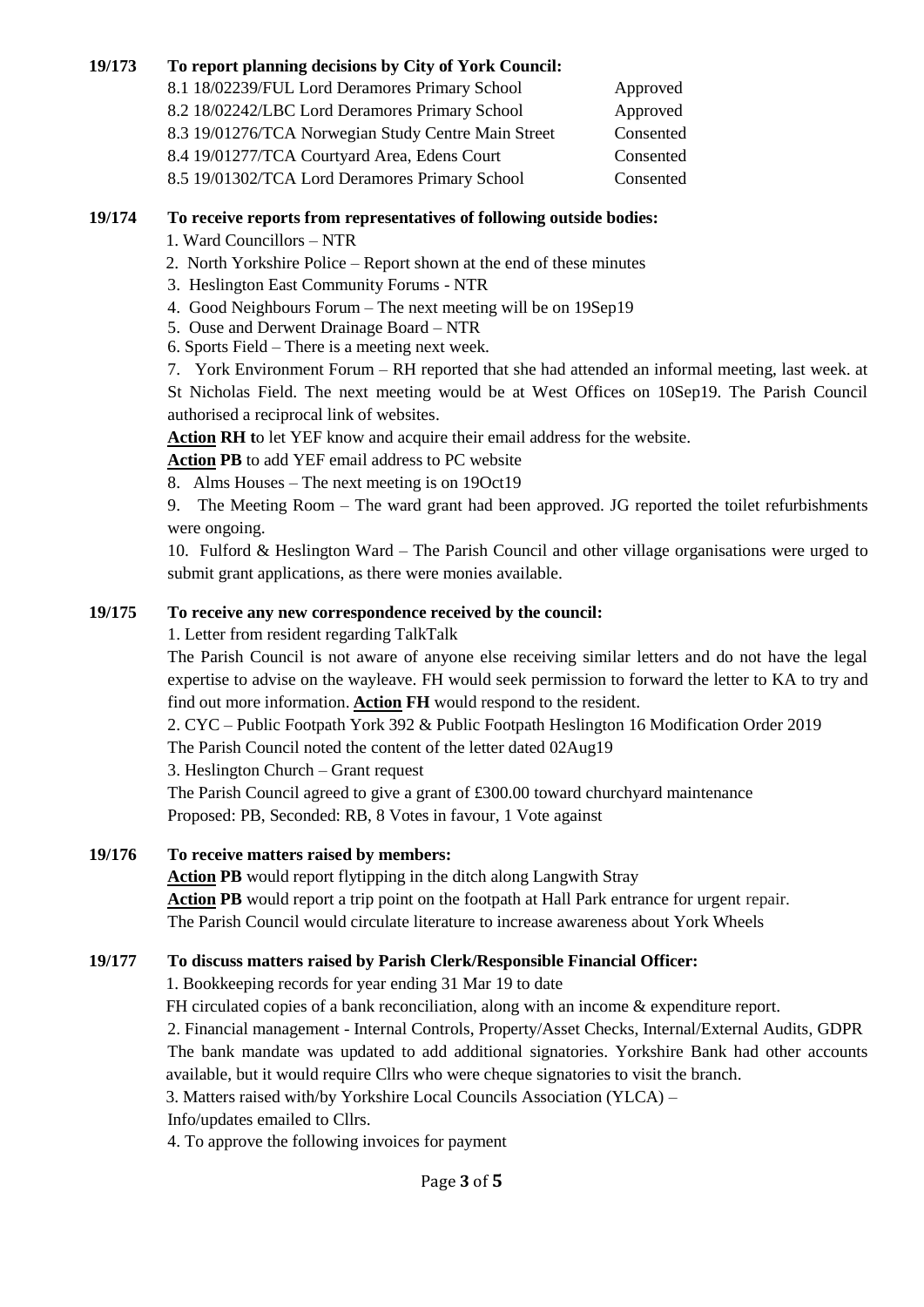| 4.1 | Parish Clerk | Salary | £287.70 | 001824 |
|-----|--------------|--------|---------|--------|
| 4.2 | Lengthsman   | Salary | £355.91 | 001825 |

**19/178 To confirm the dates of the future meeting(s) on Tuesdays at 7.30 p.m. in the Meeting Room as:** 20Aug19, 07Sep19, 15Oct19, 19Nov19, 17Dec19, 21Jan20, 18Feb20, 17Mar20, 21Apr20, 19May20, 16Jun20, 21Jul20, 18Aug20, 15Sep20, 20Oct20, 17Nov20, 15Dec20

Please Note: The Parish Council is keeping a watching brief on items reported, but awaiting intervention and will include on the agenda as and when specific information to report:

1. City of York Council/Ward Cllr Keith Aspden

| - Virgin Media Boxes                                                                                        | Requested: paint green<br>KA in contact with Chief Executive Virgin Media<br>Locations of unpainted (white) virgin media cabinets are noted at:<br>1. School Lane adjacent to the junction of Low Lane;<br>2. Heslington Court;<br>3. At the boundary of the Conservation Area on Field Lane adjacent<br>to the junction with Church Lane |
|-------------------------------------------------------------------------------------------------------------|-------------------------------------------------------------------------------------------------------------------------------------------------------------------------------------------------------------------------------------------------------------------------------------------------------------------------------------------|
| - Dog fouling/Tally Alley                                                                                   | Requested: 4 new signs from Ward Grant –<br>C/o Cindy Benton, CYC                                                                                                                                                                                                                                                                         |
| - Main Street parking bays                                                                                  | Awaiting CYC implementation                                                                                                                                                                                                                                                                                                               |
| - Cycle racks                                                                                               | Awaiting CYC feasibility study                                                                                                                                                                                                                                                                                                            |
| - Potholes/Road surface<br>Some repaired- awaiting other to be done<br>Common Lane/Long Lane/Langwith Stray |                                                                                                                                                                                                                                                                                                                                           |
| - Footpath, University Road<br>opp Heslington Hall bus stop                                                 | The path to be diverted. Work is planned for August 2019                                                                                                                                                                                                                                                                                  |
| - York University/University Road                                                                           | Road safety concerns - Requested: review master plan                                                                                                                                                                                                                                                                                      |
| -University Development Forum                                                                               | University agreed - development currently on hold                                                                                                                                                                                                                                                                                         |